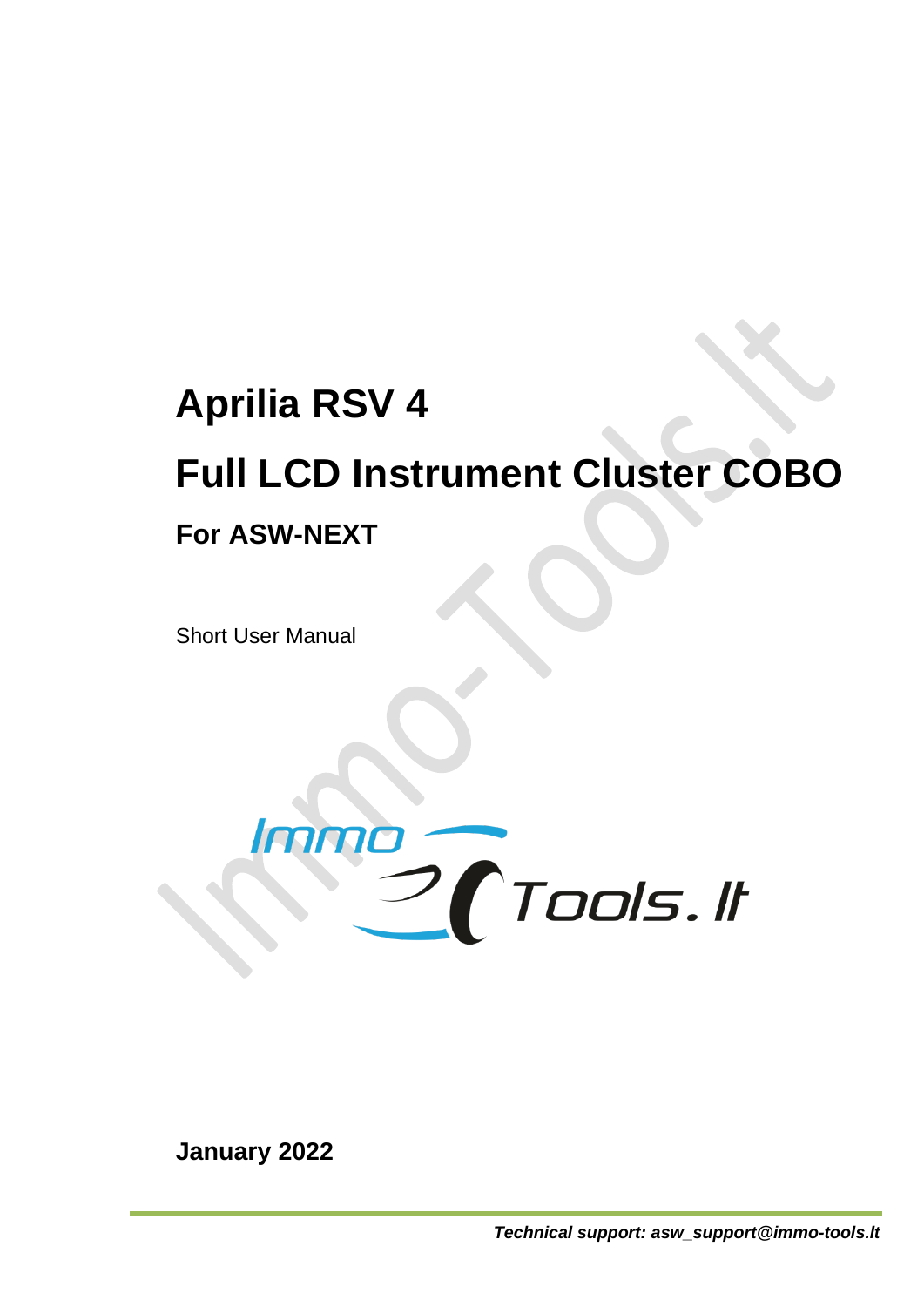#### **Important notes:**

**This option applies only to instrument cluster with a large color LCD made by COBO**

**Some software functions will trigger message INSERT CODE on the screen of instrument cluster (picture below).** 

**To enter code in the on-the-bench connection will require joystick wired-up to the CAN-BUS of the instrument cluster because instrument cluster by itself has no buttons for enter this code with. Better use functions that require USER CODE in the motorcycle directly with ASW-NEXT connected to motorcycle's diagnostic connector.**

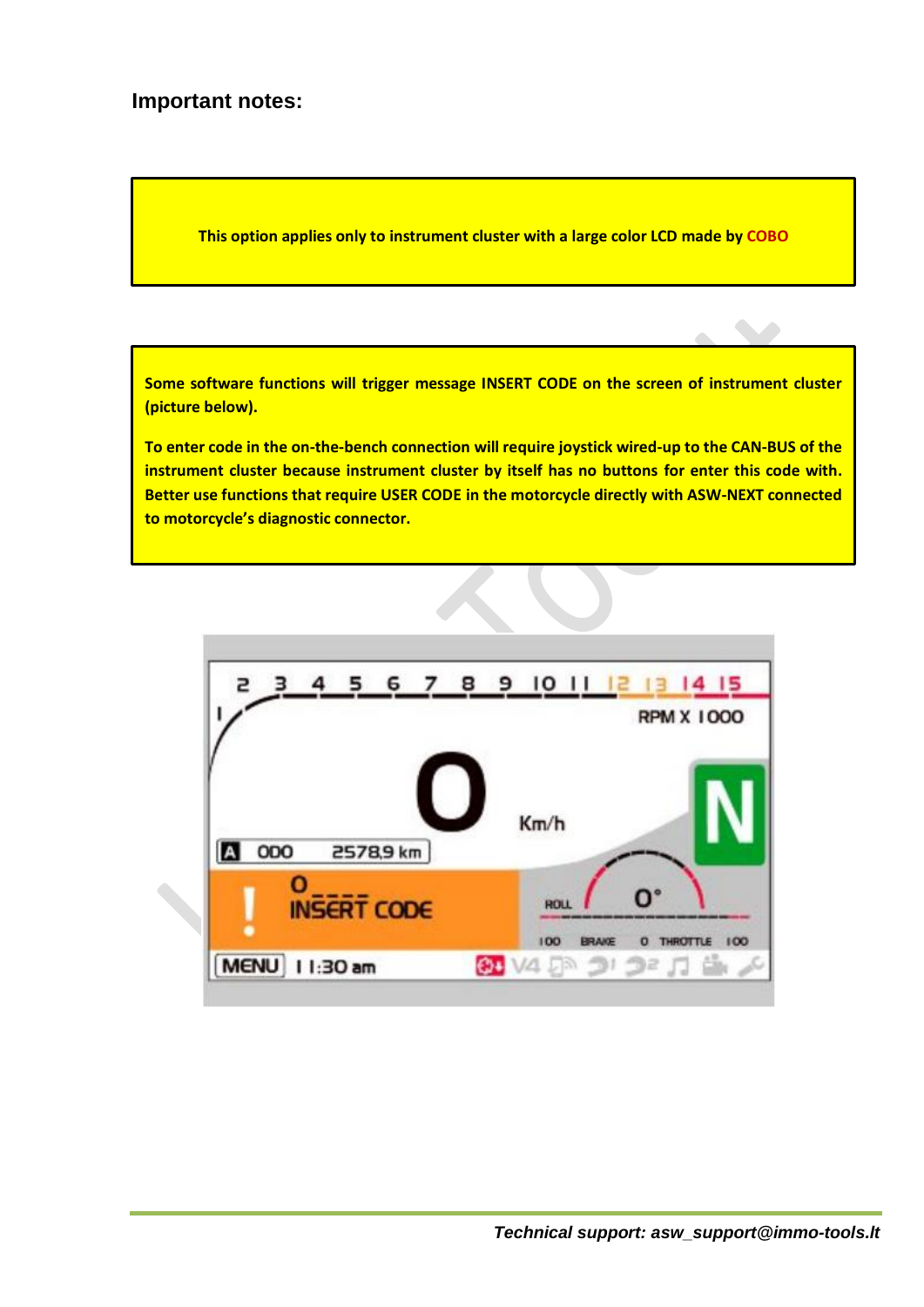#### **1. How to connect?**



**NOTE: Key antenna is for transponder acceptancy test only**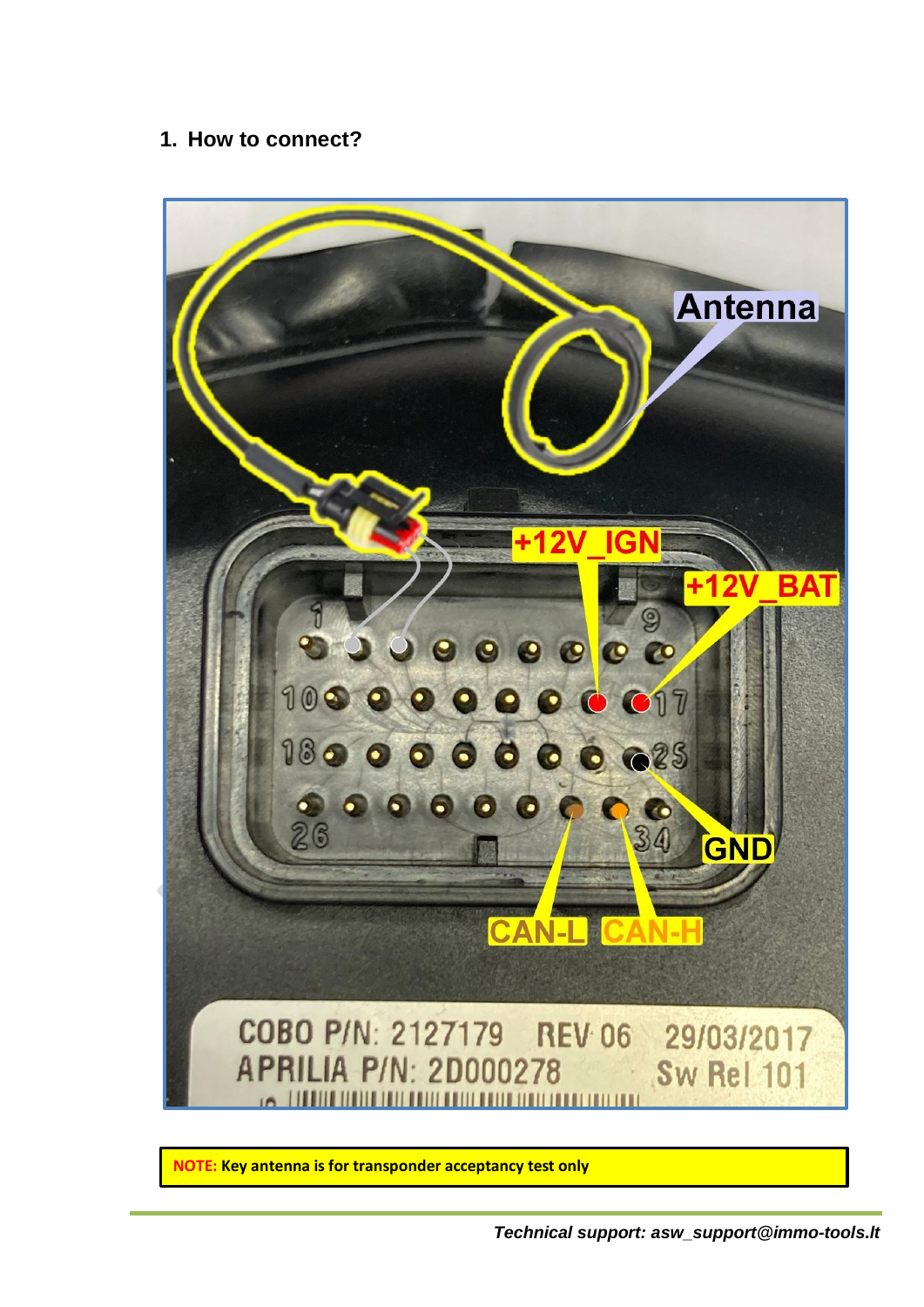### **2. Software functions**

• **Reset Service Remainder**

#### • **Reset Keys**

Erases all keys and stores value of the key that is in the ignition lock. Up to 4 keys can be programmed during this procedure. Requires **USER CODE.**  Follow messages on the LCD screen of instrument cluster.

#### • **Set Odometer**

Set new odometer value. Only mileage increase is possible!

- **Read / Set odometer in the EEPROM dump**
- **Read USER PINCODE from the EEPROM dump**
- **Read / Set Keys in the EEPROM dump**

Group of dump functions require **24C512** content to be previously read from instrument cluster using suitable **EEPROM programmer**. EEPROM R/W by diagnostic is not implemented.